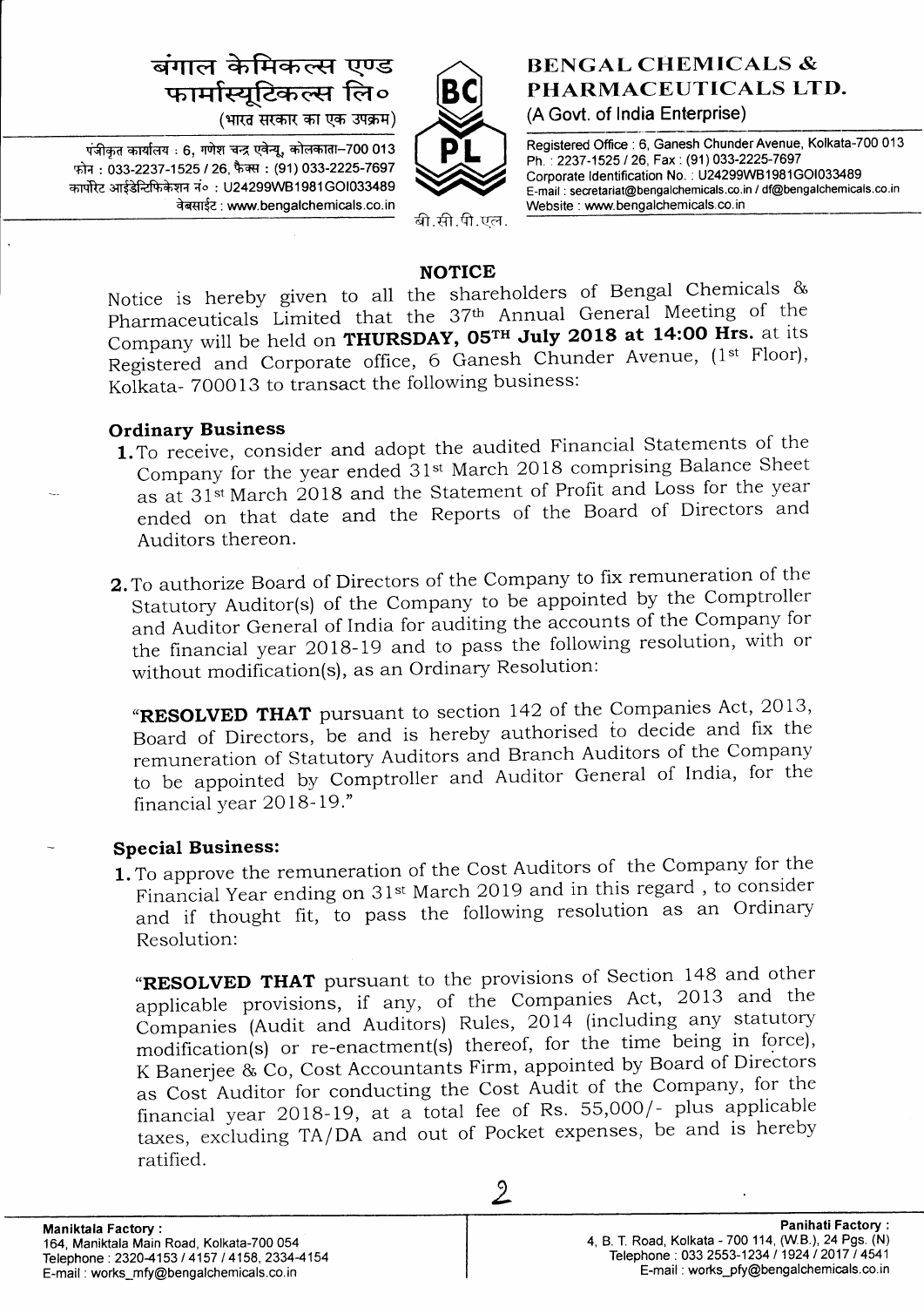



RESOLVED FURTHER THAT the Board of Directors of the Company be and is hereby authorised to do all acts and take all such steps as may be necessary, proper or expedient to give effect to this resolution."

Z.To approve compliance of Guidelines on Capital Restructuring of Central public Sector Enterprises (cpsEs) issued by Department of Public Enterprises:

**RESOLVED THAT** pursuant to the provisions of Guidelines on Capital Restructuring of Central Public Sector Enterprises (CPSEs) issued by Restructuring of Central Table Sector Line compliance of provisions of these guidelines be and is hereby approved.'

# By Order of Board of Directors

Came

(SATISH KUMAR) **Company Secretary** 

Date: 14th June 2018

Place: Kolkata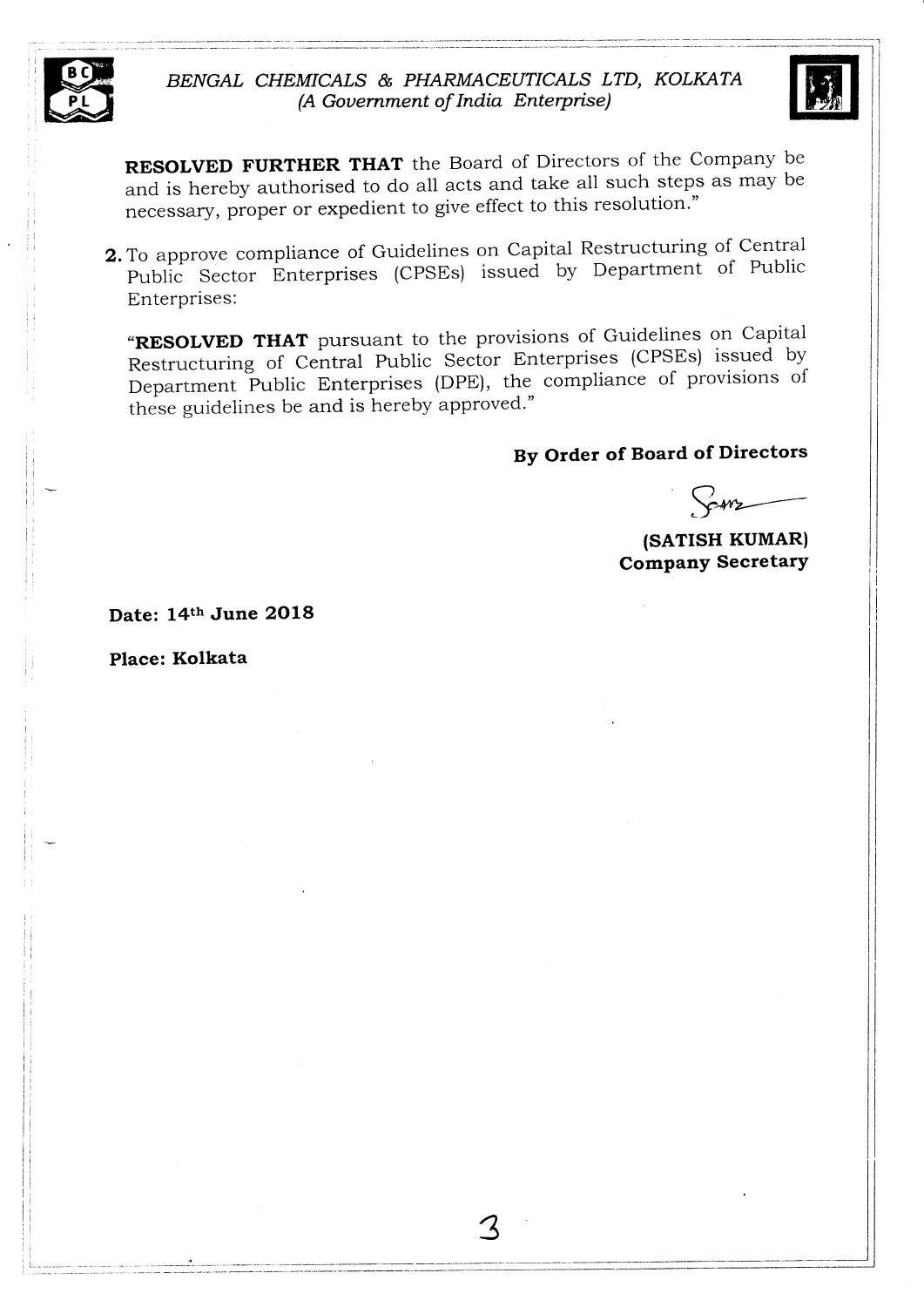#### BENGAL CHEMICALS & PHARMACEUTICALS LTD, KOLKATA (A Gouernment of India Enterprise)



-1 i

I

NOTES:

- 1. A MEMBER OF THE COMPANY ENTITLED TO ATTEND AND VOTE AT THE ANNUAL GENERAL MEETING IS ENTITLED TO APPOINT A PROXY IN WRITING DULY SIGNED BY HIM TO ATTEND AND VOTE INSTEAD OF HIMSELF, AND THE PROXY NEED NOT BE <sup>A</sup> INCLUIT OF THE COMPANY. THE INSTRUMENT APPOINTING MEMBER OF THE COMPANT. THE INSTRUMENTS IS THE<br>PROXY SHOULD, HOWEVER, BE DEPOSITED AT THE REGISTERED OFFICE OF THE COMPANY NOT LESS THAN REGISTEREE STITUE FORE THE COMMENCEMENT OF THE MEETING. (SECTION 105 OF THE COMPANIES ACT, 2013).
- 2. Proxy Form in duplicate is attached herewith. It is requested that the members of the Company who wants to appoint his proxy, return the same duly filled, signed and stamped (Section <sup>1</sup> 13 of the ComPanies Act, 2Ol3).
- 3. As per the provisions of Companies Act, 2013, a person can act as <sup>a</sup> proxy on behalf of members not exceeding fifty and holding in the aggregate not more than ten percent of the total share capital of the Company. A member holding more than ten percent of the total share capital of the Company may appoint a single person as proxy and such person shall not act as a proxy for any other person or member (Section 105 of the Companies Act,2013). A proxy form which does not state the name of the proxy or undated shall not be considered valid (secretarial standard on General Meeting).
- 4. Every Member entitled to vote at a meeting of the Company, or on any resolution to be moved thereat, shall be entitled during the period beginning twenty-four hours before the time fixed for commencement of the meeting and ending with the conclusion of the meeting, to inspect the proxies lodged, at any time during the business hours of the Company provided not less than three days' notice in writing of the intention so to inspect is given to the Company.
- Members who have not yet registered their e-mail id or who want to 5.change their e-mail id are requested to approach the Company so as to receive all communications electronically including Annual Report, Notices etc. sent by company from time to time.
- 6. The Shareholders may please write to the dfabengalchemicals.co.in or  $cs@bengalchemicals.co.in$ cs@bengalchemicals.co.in queries/ complaints/ grievances. email-id for any
- <sup>T</sup>. Route Map indicating venue of the AGM is given at the end of the Notice.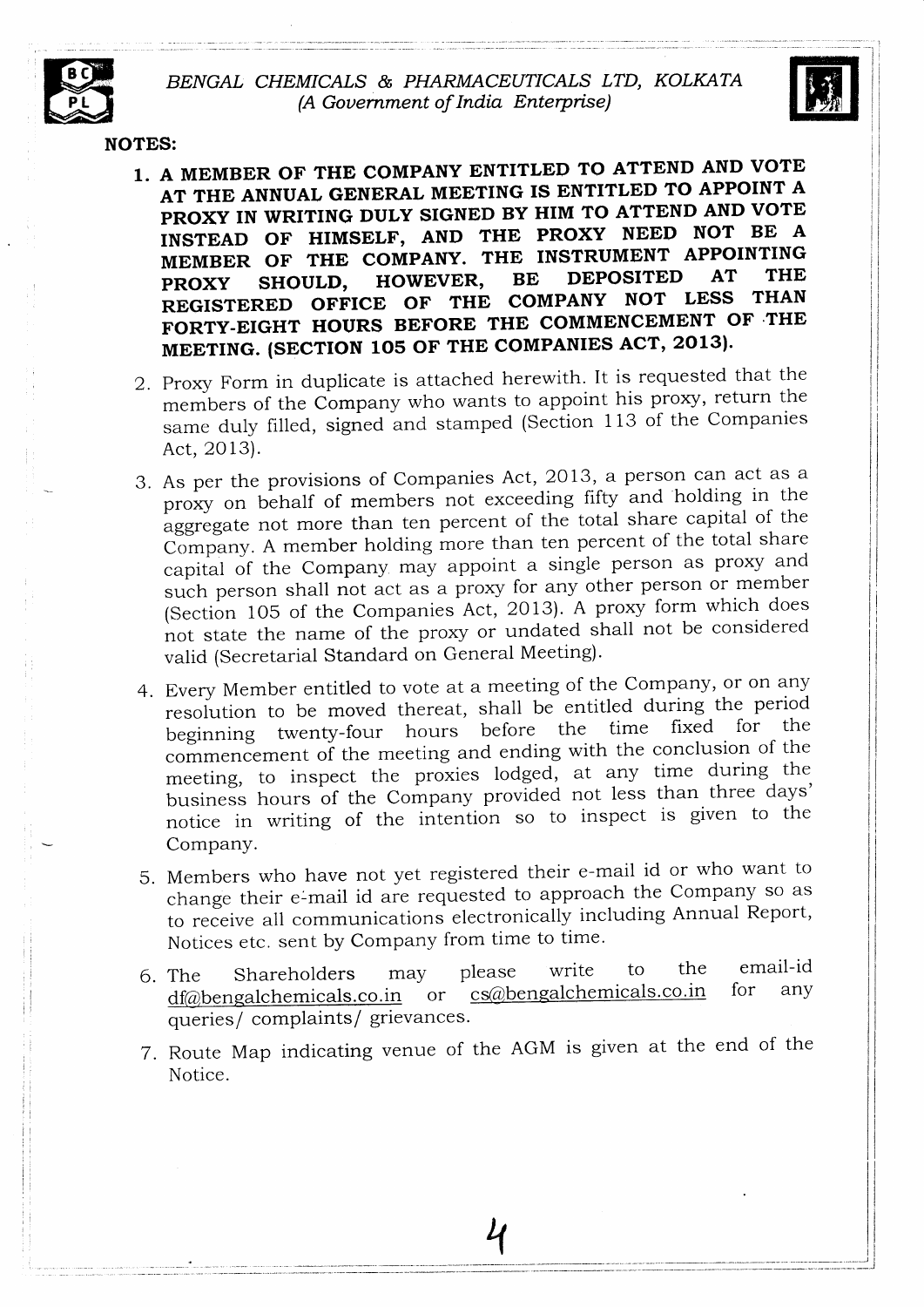

# BENGAL CHEMICALS & PHARMACEUTICALS LTD, KOLKATA (A Gouernment of India Enterprise)



#### Statement Pursuant To Section 102(1) of the Companies Act, 2013

The following Statement sets out all material facts relating to the Special Business mentioned in the accompanying Notice:

#### Item No. 1 of Special Business

The Board, on the recommendation of the Audit Committee, has approved the appointment and remuneration of the Cost Auditors to conduct the audit of the cost records of the Company, for the financial year ending on 31<sup>st</sup> March 2019 as per the following details:

| Name of the Cost Auditor Firm   Audit Fee (In Rupees) |            |
|-------------------------------------------------------|------------|
| M/s K Banerjee & Co                                   | ' 55,000/- |

In accordance with the provisions of Section 148 of the Act read with the Companies (Audit and Auditors) Rules, 2014, the remuneration payable to the Cost Auditors as recommended by the Audit Committee and approved by the Board of Directors, has to be ratified by the members of the Company.

Accordingly, consent of the members is sought for passing an Ordinary Resolution as set out at Item No. 1 of the Special Item of Notice for ratification of the remuneration payable to the Cost Auditor for the financial year ending on 31<sup>st</sup> March 2019. None of the Directors/ Key Managerial Personnel of the Company/ their relatives are, in any way, concerned or interested, financially or otherwise, in this resolution. The Board financially or otherwise, in this resolution. recommends the Ordinary Resolution set out at Item No. 1 of Special Item of the Notice for approval by the Members.

#### Item No. 2 of Special Business

As per Guidelines of Capital Restructuring of CPSEs issued by Department of Public Enterprises on 20<sup>th</sup> June 2016, each CPSE shall ensure compliance of these guidelines by taking up this matter as an agenda item along with a compliance note in the Board meeting of the company convened for finalization and approval of its annual accounts, and requisite approval of sharehglders/ members shall be obtained in the AGM/ BGM to be held immediately thereafter. Hence, the detail of compliance of "Capital Restructuring Guidelines for CPSEs" during the year 2017-18 is mentioned below:

| S1.<br>No | Provision                                                                                                                                                                                                                                                                                                                                                                                                                  | Compliance                                                                                                                                                                                                                                                      |
|-----------|----------------------------------------------------------------------------------------------------------------------------------------------------------------------------------------------------------------------------------------------------------------------------------------------------------------------------------------------------------------------------------------------------------------------------|-----------------------------------------------------------------------------------------------------------------------------------------------------------------------------------------------------------------------------------------------------------------|
|           | <b>Payment of Dividend:</b><br>In supersession of earlier guidelines,<br>every CPSE would pay a minimum Accumulated Losses of Rs. 24,699<br>annual dividend of 30% of PAT or 5 % of   Lakh. Hence all the net profit of<br>the net-worth, whichever is higher Rs.1,006 Lakh for the year 2017-18<br>subject to the maximum dividend has transferred to General Reserves<br>permitted under the extant legal<br>provisions. | Inspite of Net Profit Rs. 1,006 Lakh in<br>the year 2017-18, BCPL<br>has<br>of the Company. In addition to this,<br>as per Companies Act, 2013, the<br>companies having accumulated losses<br>are not required to pay dividend till<br>all losses got absorbed. |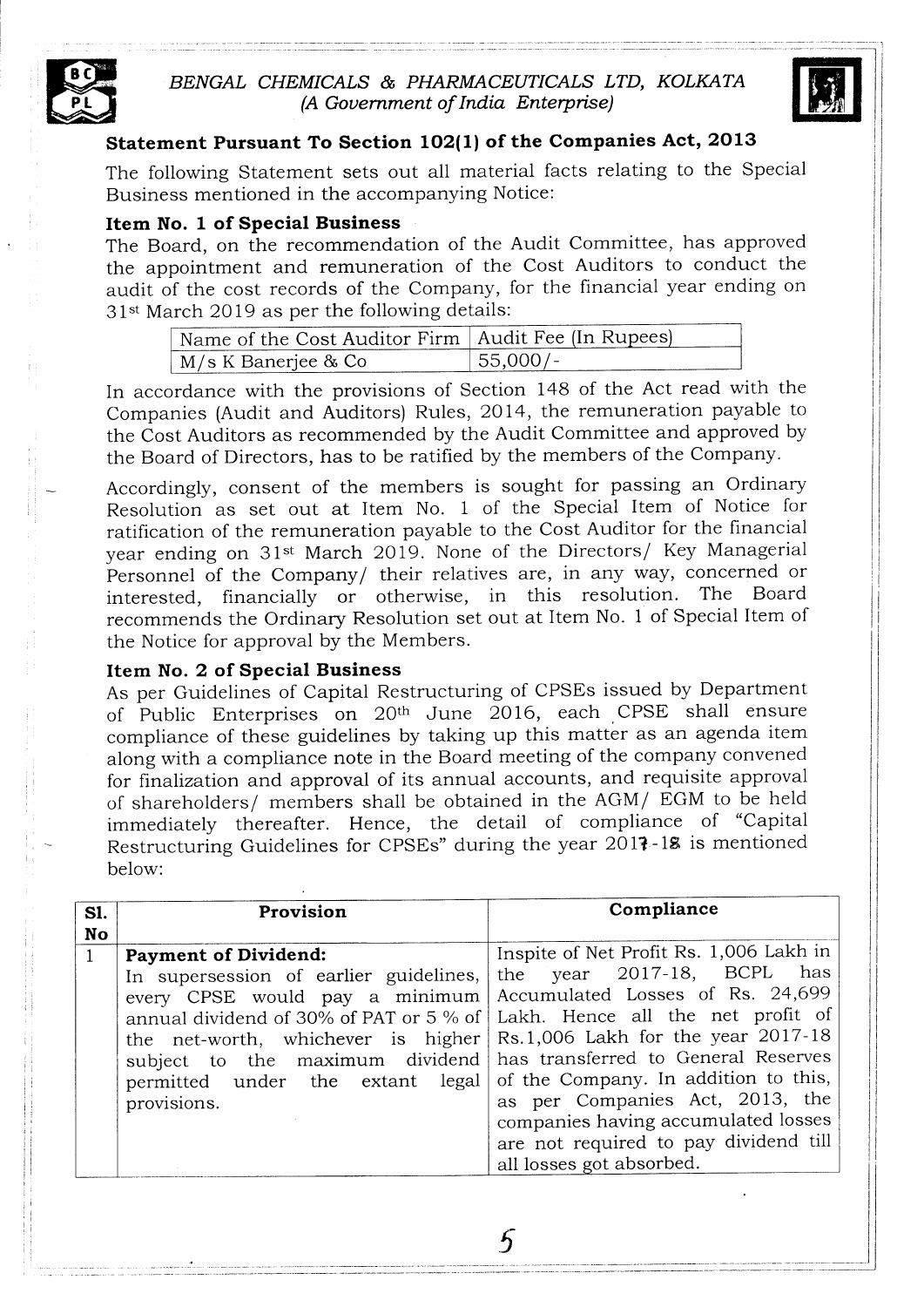



| 2 | <b>Buy Back of Shares:</b><br>Every CPSE having net-worth of atleast<br>Rs. 2000 crore and cash and bank<br>balance of over Rs. 1000 crore shall<br>exercise the option to buy-back their<br>shares.                                                        | As on 31.03.2018, BCPL had negative<br>net-worth of Rs. 9,204 Lakhs and was<br>bank balance of Rs. 241.84 Lakh.<br>Hence BCPL is not in a position to<br>exercise the option to buy back its<br>Shares.<br>had                                                                  |
|---|-------------------------------------------------------------------------------------------------------------------------------------------------------------------------------------------------------------------------------------------------------------|---------------------------------------------------------------------------------------------------------------------------------------------------------------------------------------------------------------------------------------------------------------------------------|
| 3 | <b>Issue of Bonus Shares:</b><br>Every CPSE shall issue bonus shares if<br>their defined reserves and surplus is<br>equal to or more than 10 times of its<br>paid up equity share capital.                                                                  | on 31.03.2018, BCPL<br>As<br>(Negative)<br>Accumulated Losses<br>Reserve and Surplus) of Rs. 16,900<br>Lakh, while paid up equity share<br>capital of the Company is Rs. 7696.04<br>these<br>Lakhs. Hence, as per<br>guidelines, BCPL is not required to<br>issue bonus shares. |
| 4 | <b>Splitting of Shares:</b><br>A CPSE where market price or book<br>value of its share exceeds 50 times of its<br>face value will split-off its shares<br>appropriately provided its existing face<br>value of the share is equal to or more<br>than Rs. 1. | The book value of BCPL's shares is<br>Rs. (1195)/- while Face Value of its<br>Share is Rs. 1000/- per share. Hence,<br>as per these guidelines, BCPL is not<br>required to split its shares.                                                                                    |

The Board recommends the ordinary Resolution set out at Item No. 4 of the Notice for approval by the Members.

To

A11 Shareholders of BCPL

Copy to:

- i. A11 Directors of BCPL
- ii. Secretary to the Govt. of India, Department of Pharmaceuticals Limited Ministry of Chemicals & Fertilizers Shastri Bhawan, New Delhi-110001
- iii. M/s. Bhattacharya Das & co., statutory Auditors Statutory Auditors

# By Order of Board of Directors

 $\sim$  at 2

(SATISH KUMAR) CompanY SecretarY

Date: 14th June 2O18

Place: Kolkata  $\begin{array}{c} \begin{array}{c} \begin{array}{c} \end{array} \end{array}$ 

6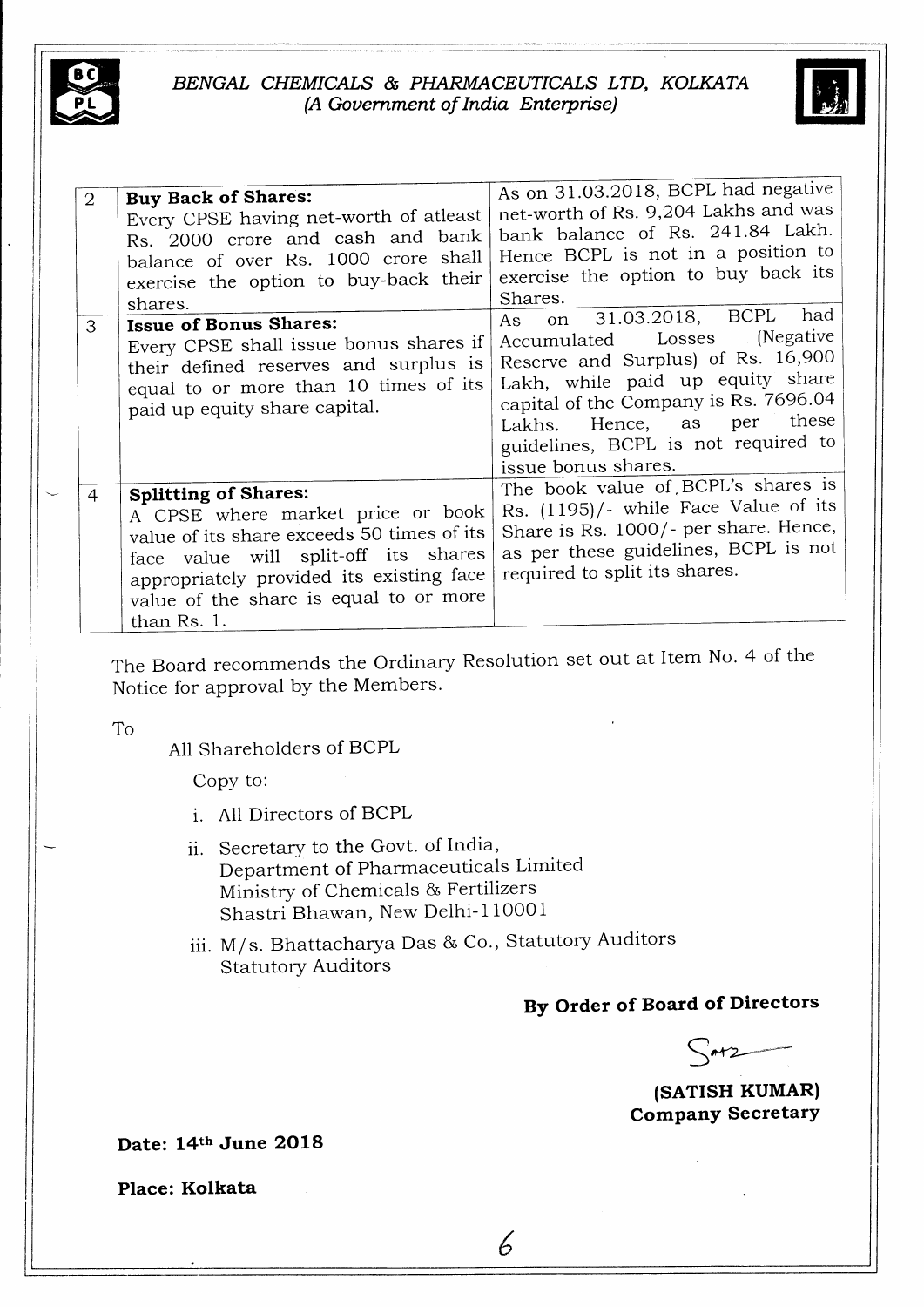

BENGAL CHEMICALS & PHARMACEUTICALS LTD, KOLKATA (A Gouernment of India Enterprise)



# Form No. MGT-II Proxy form

[Fursuant to section 105(6) of the Companies Act, 2OI3 and Rule 19(3) of the Companies (Management and Administration) Rules, 2014]

| CIN:<br>Name of the company: | U24299WB1981GOI033489<br>Bengal Chemicals & Pharmaceuticals Ltd. |
|------------------------------|------------------------------------------------------------------|
| Registered office:           | 6, Ganesh Chunder Avenue, Kolkata - 700 013                      |
| Name of the member(s):       |                                                                  |
| Registered address:          |                                                                  |
| E-mail Id:                   |                                                                  |
| Folio No/Client Id:          |                                                                  |
| DP ID:                       |                                                                  |
|                              |                                                                  |

shares of the above named company, hereby appoint

| 1. | Name:      |  |
|----|------------|--|
|    | Address:   |  |
|    | E-mail Id: |  |
|    |            |  |
| 2. | Name:      |  |

Address: E-mail Id: Signature: ..e.o..o...............oo..................................o....2 of failing him

As my/our proxy to attend and vote (on a poll) for me/us and on my/ our behalf at the 37<sup>th</sup> Annual General Meeting of the Company, to be held on the 5<sup>th</sup> July 2018 at 14:00 Hrs. at Registered Office of the Company at 6 Ganesh Chunder Avenue Kolkata-7OO013 and at any adjournment thereof in respect of such resolution as are indicated below:

#### Resolutions:

#### Ordinary Business

1. To receive, consider and adopt the audited Financial Statements of the Company for the year ended 3lst March 2Ol8 comprising Balance Sheet as at 31<sup>st</sup> March 2018 and the Statement of Profit and Loss for the year ended on that date and the Reports of the Board of Directors and Auditors thereon.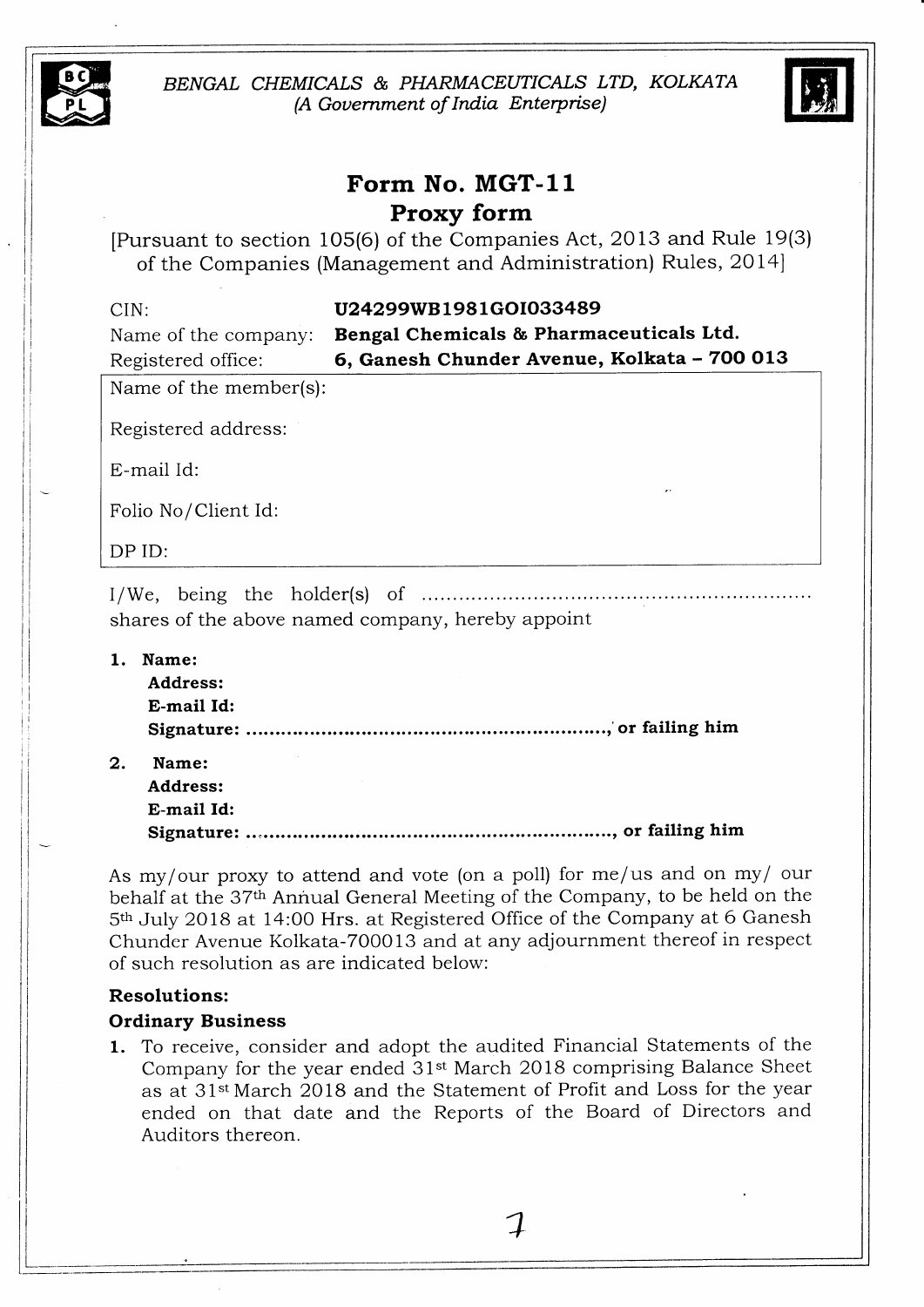

ti III  $\Box$ 

# BENGAL CHEMICALS & PHARMACEUTICALS LTD, KOLKATA (A Gouernment of India Bnterprise)



2. To authorize Board of Directors of the Company to fix remuneration of the Statutory Auditor(s) of the Company to be appointed by the Comptroller and Auditor General of India for auditing the accounts of the Company for the financial year 2018-19.

#### Special Business:

- 1. To approve the remuneration of the Cost Auditor of the Company for the Financial Year ending on 31<sup>st</sup> March 2019.
- 2. To approve compliance of Guidelines on Capital Restructuring of Central public Sector Enterprises (CPSEs) issued by Department of Public Enterprises.

Signed this ... .day of .. ..... <sup>20</sup>

Signature of Shareholder

Signature of Proxy holder(s)

Affix Re.  $1/-$ 

Revenue

Stamp

Note: This form of proxy in order to be effective should be duly completed and deposited at the Registered Office of the Company, not less than 48 hours before the commencement of the Meeting.